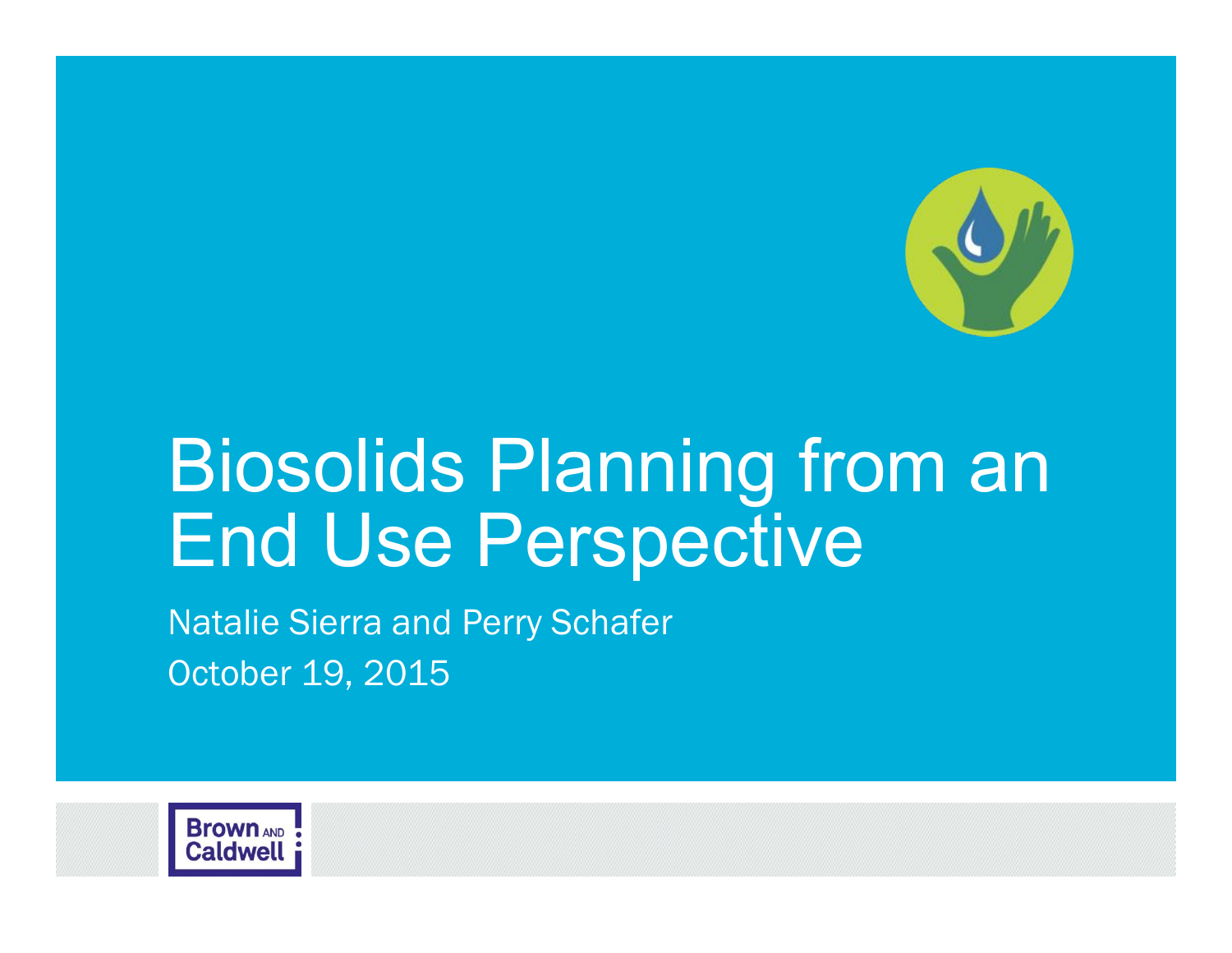# **Overview**

- How are Biosolids Used?
- What are End Use Considerations?
- Intro to thermal hydrolysis
- Case Studies:
	- DC Water
	- San Francisco PUC
- Conclusions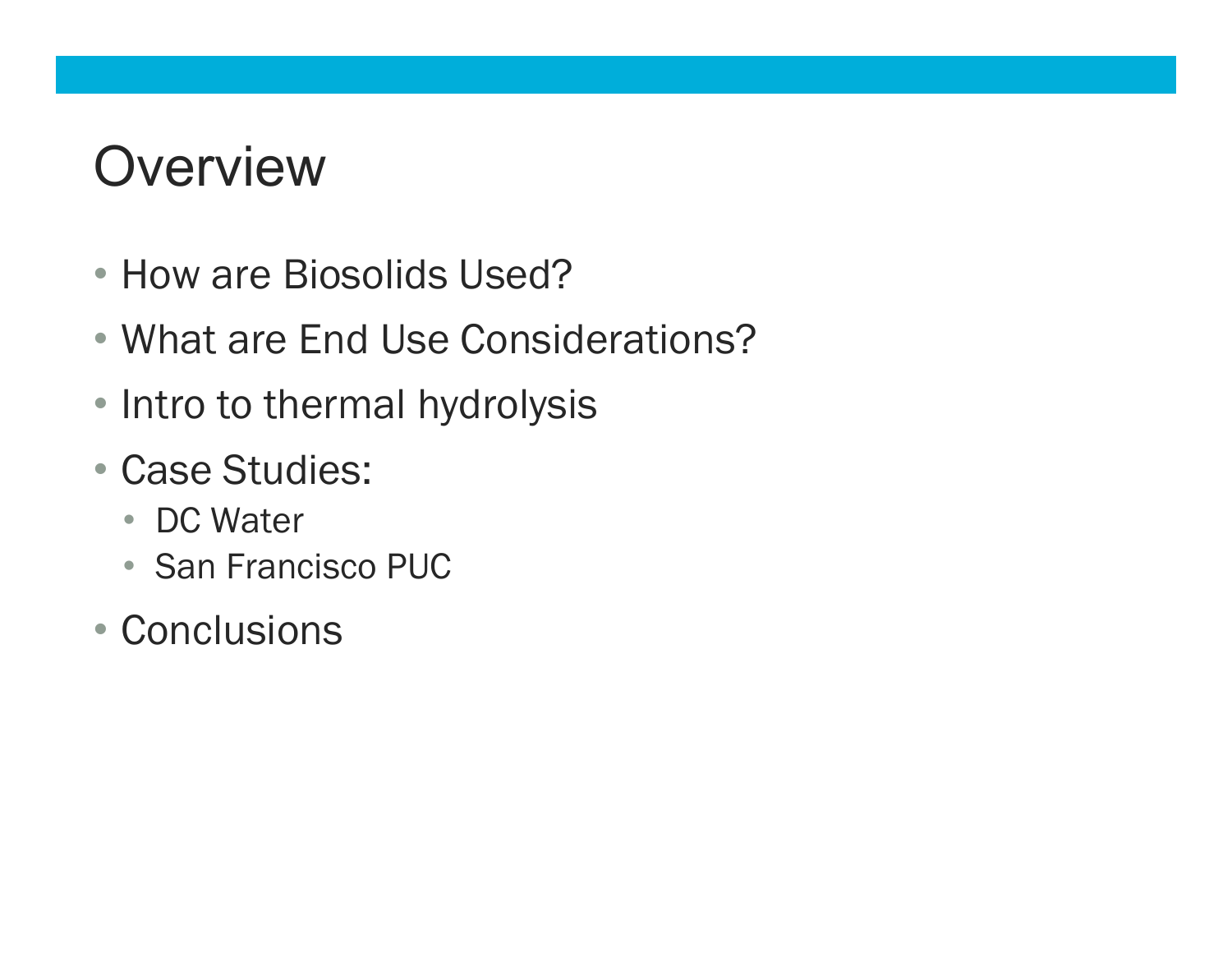# Biosolids Products and Markets

Biosolids Products:

- Cake (Class A or Class B)
- Dried Product
	- Pellets
	- Granules
- Compost
- Soil Blends
- Char
- Ash

Biosolids Markets:

- Bulk Agriculture
- Landscaping/horticulture
- Municipal projects
- Golf courses
- Fertilizer blending
- Redevelopment
- Energy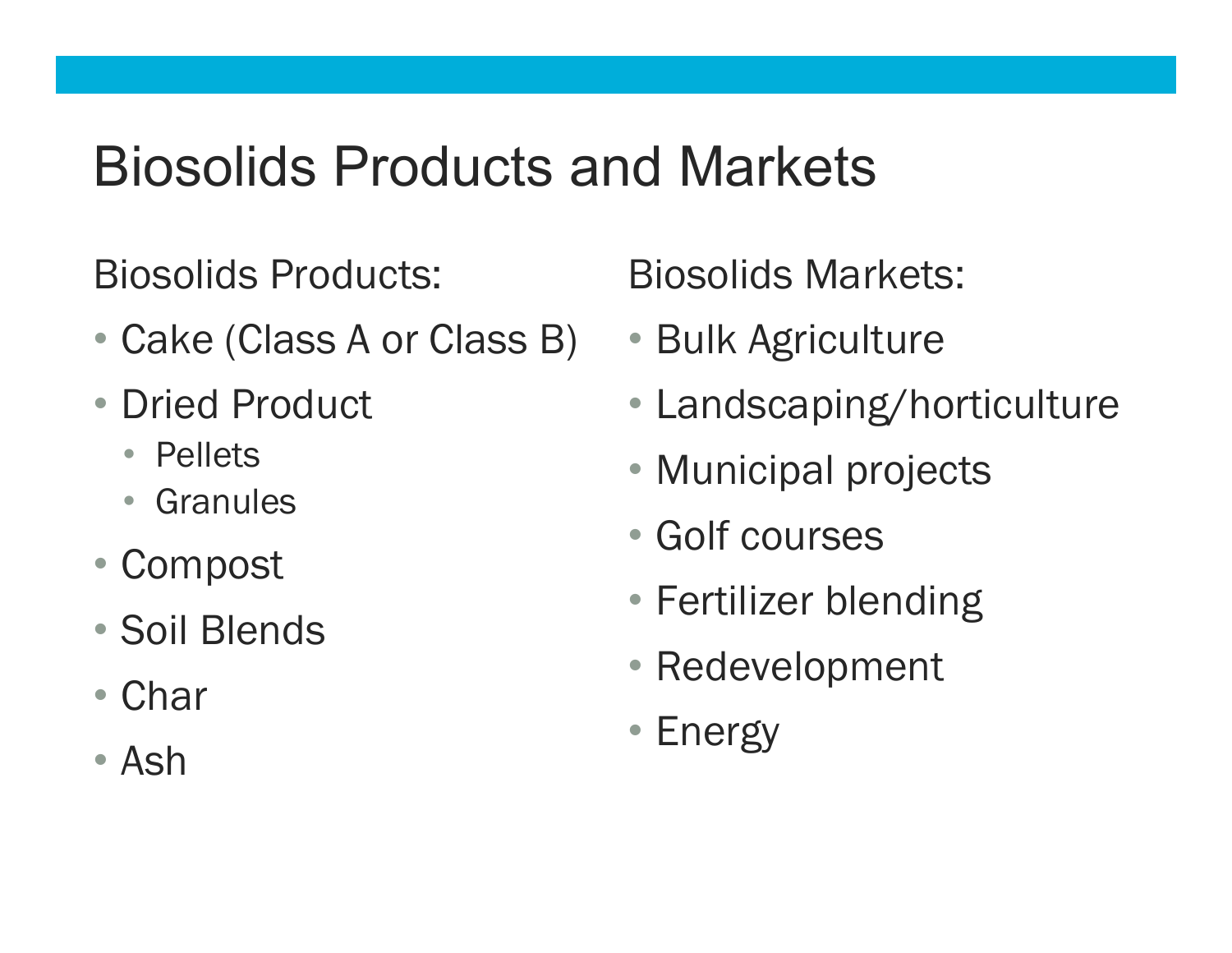## How are Biosolids Used?

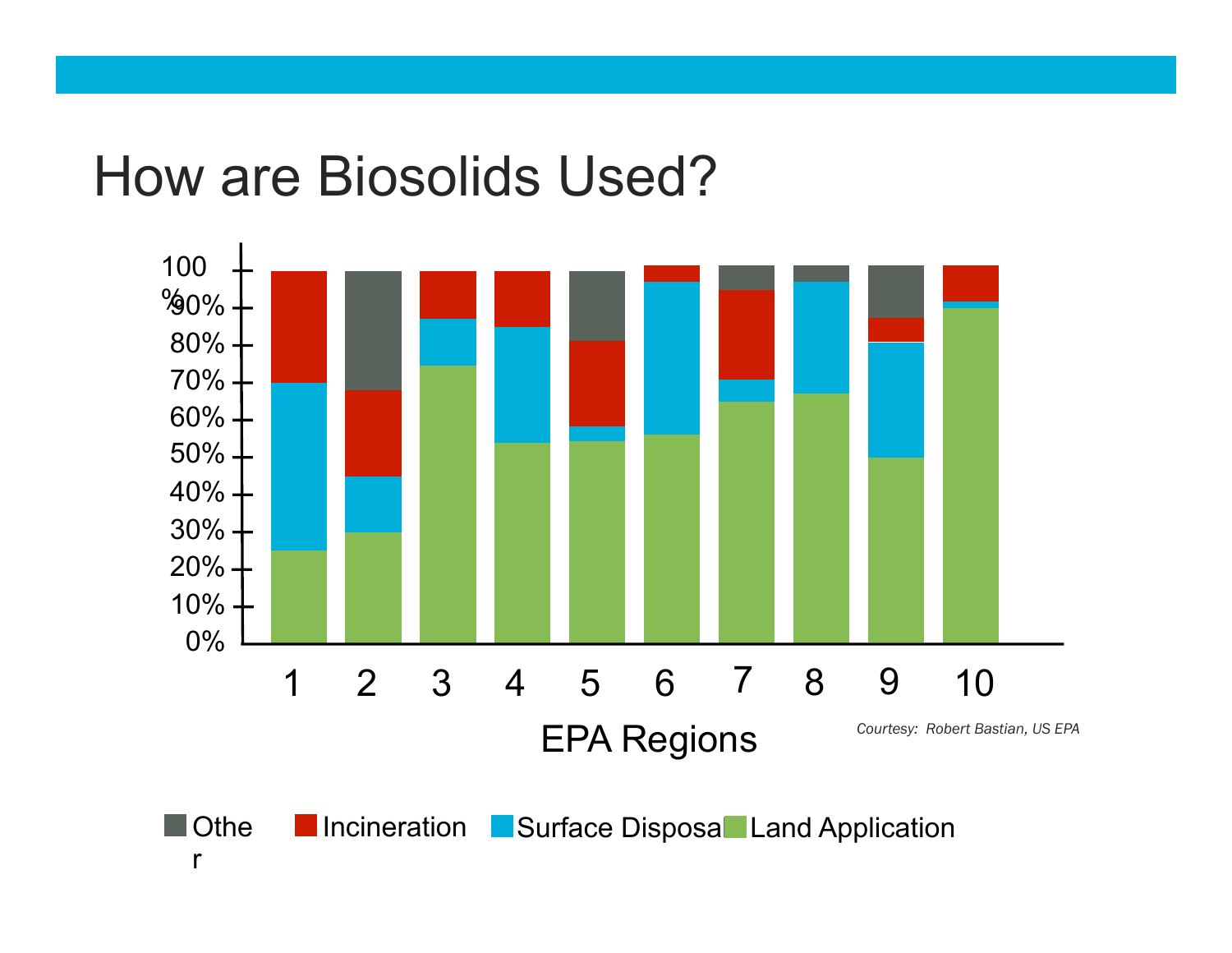# End Use Considerations

- Product vs. technology
- Accessible markets
- Degree of flexibility and diversity desired
- Risk perception
- Product consistency

"Cake production decreased to less than half, from a total of 19,600 tons in 2004 to 9500 tons in 2006"



Cake Product – Before



Cake Product – After Cambi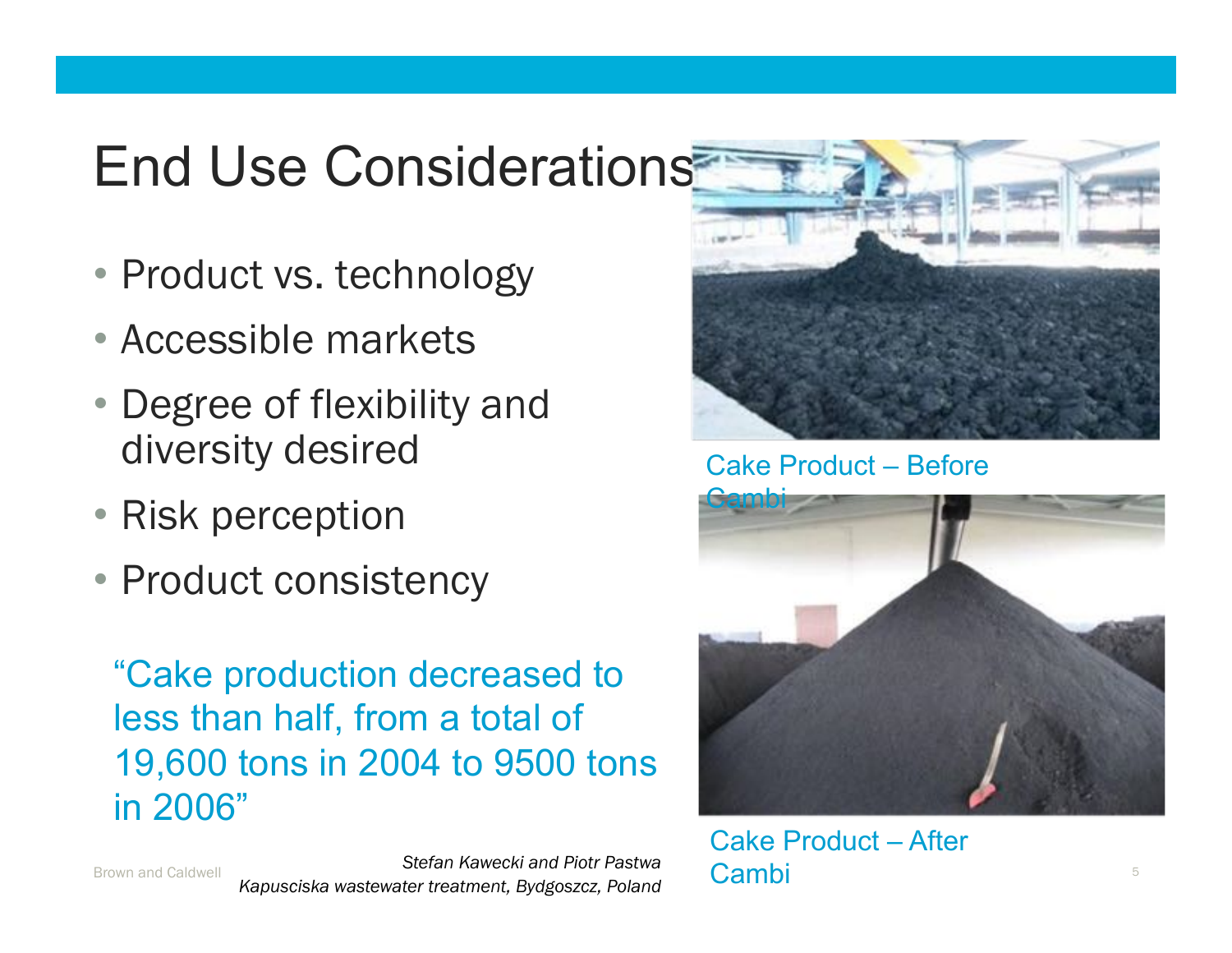### Different Processes Generate Different Product Quality Example: Cambi Thermal Hydrolysis

- Granular, Class A biosolids
- Easily stored and land-applied
- Low odor
- Higher value products are possible



Bottom line: Working with an end product that can access more markets can stabilize product costs long-term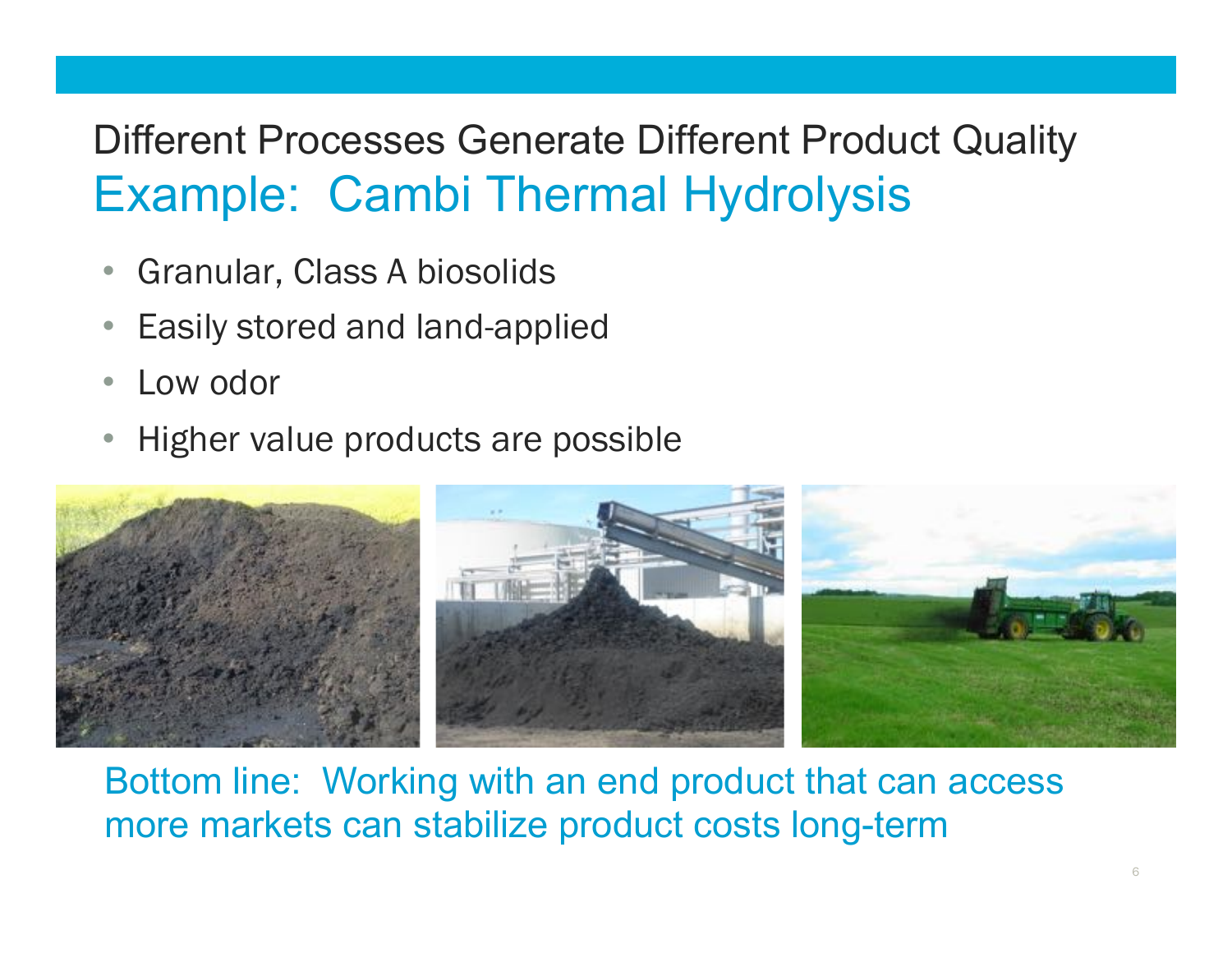## Cambi™ Thermal Hydrolysis Process (Mark II)

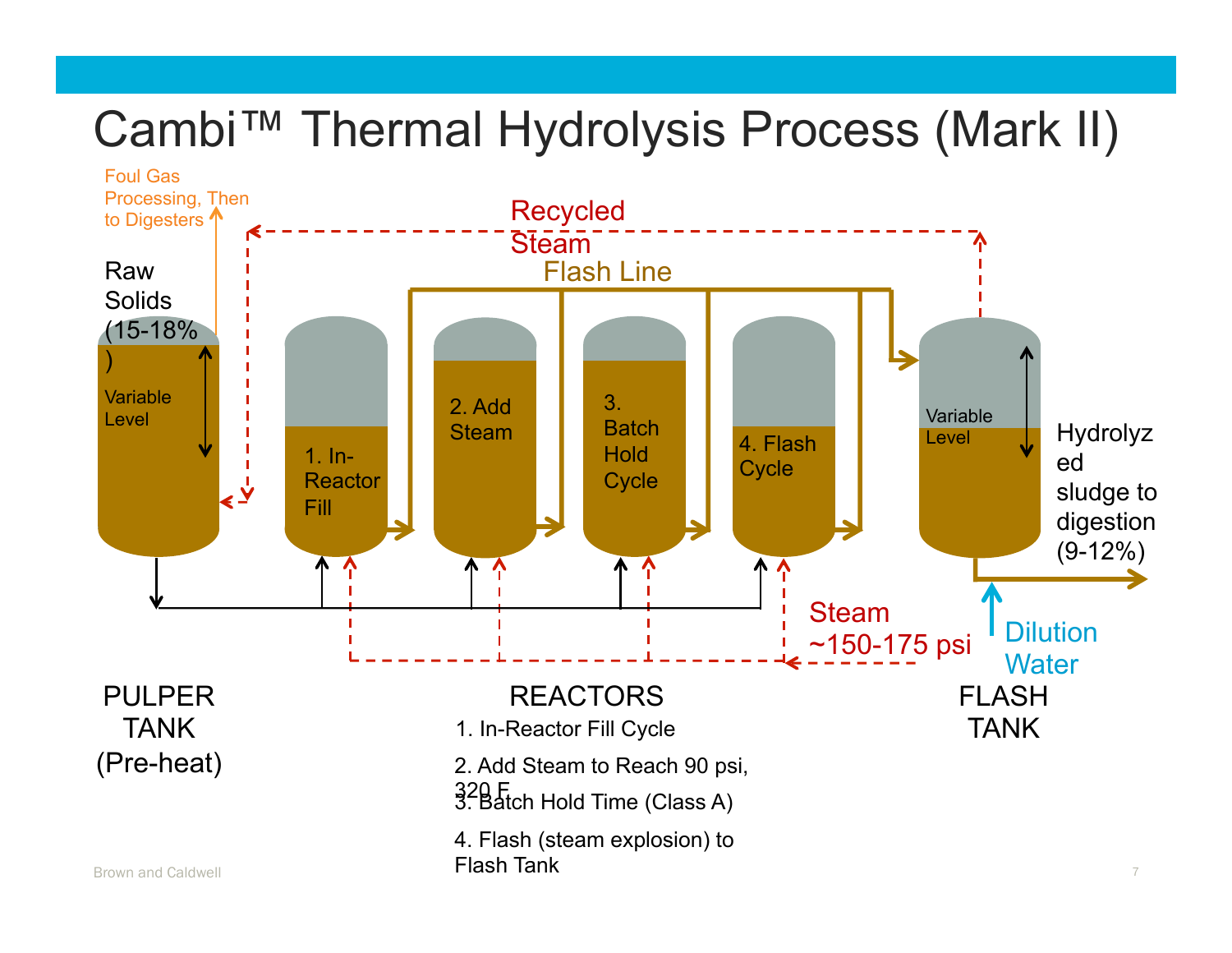## Why the Attention on the Thermal Hydrolysis?

- Extensive research showing TH Benefits (Haug et al, 1978 and others)
	- Greater digestion performance more biogas/energy and less solids for disposition
	- Improved dewatered cakes
	- Allows thick digester feed, with <u>low viscosity</u> slurry
	- <half typical digestion tankage is required
- Easily meets EPA Class A time/temp if batch/plug-flow
	- 140° to 180° C for 20 to 30 minutes
	- This is "sterilization", not pasteurization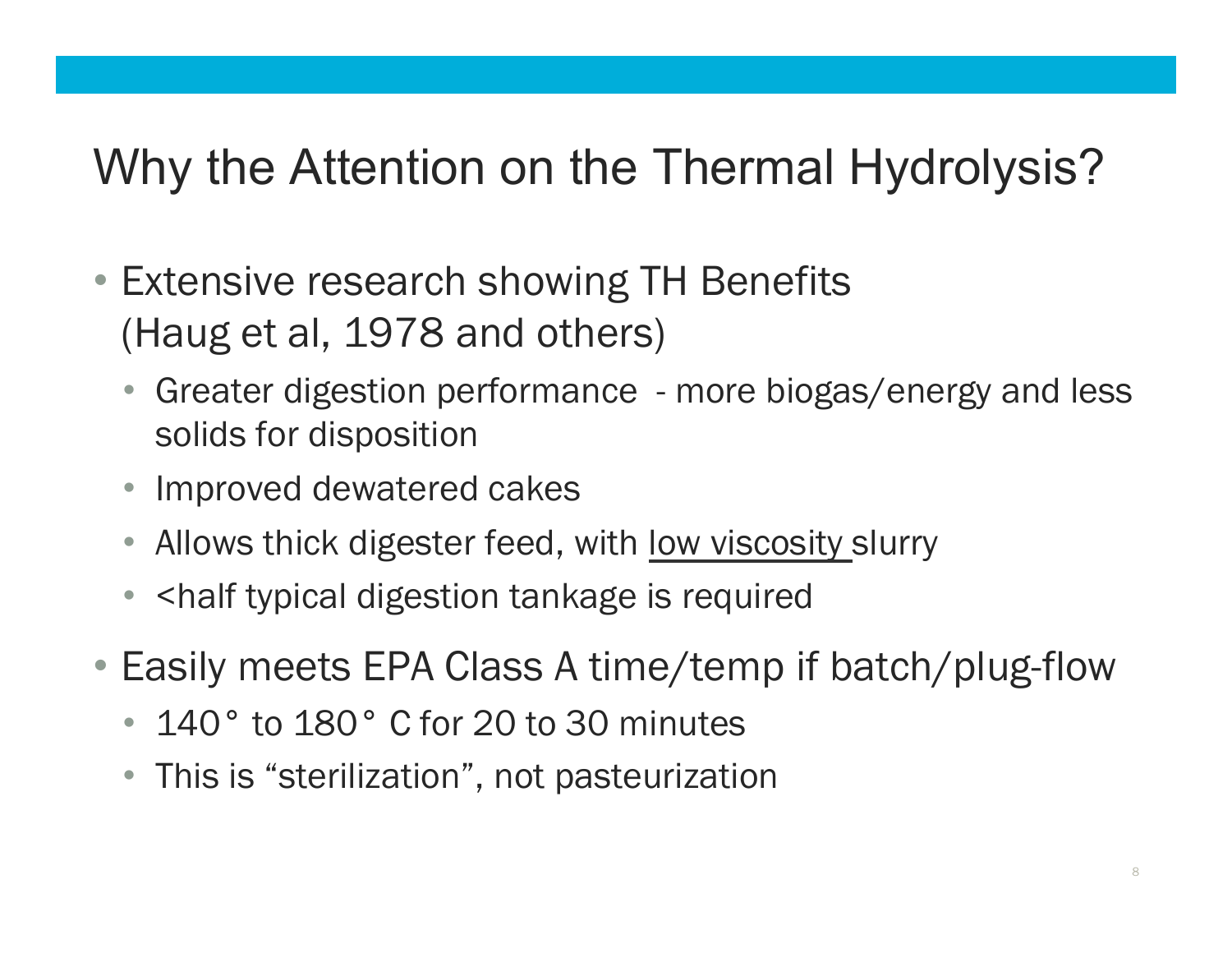## THP Vendors and Offerings are Expanding

#### Cambi™

- ― 1995 initial plant (Hias Norway)
- ― Most systems are batch (Class A)
- ― Currently, 29 plants operating world-wide and additional plants are in design and construction
- ― World's Largest THP/digestion at DC Water (370 mgd) was started in Fall 2014, operating well
- ― Reactor sizes: 2, 6, and 12 cubic meters
- ― Sole-sourced at DC Water and HRSD, and won Franklin, TN competitive selection process

#### Veolia - BioThelys™

- ― Batch THP system installed at a few plants in Europe (LD configuration)
- ― Two larger systems are now in startup in the UK
- ― Not being marketed in the US

#### Veolia/Krüger - Exelys™

- ― Uses plug flow arrangement i.e., "continuous" flow reactor
- ― Installed at a few small or demonstration plants in Europe (DLD configuration)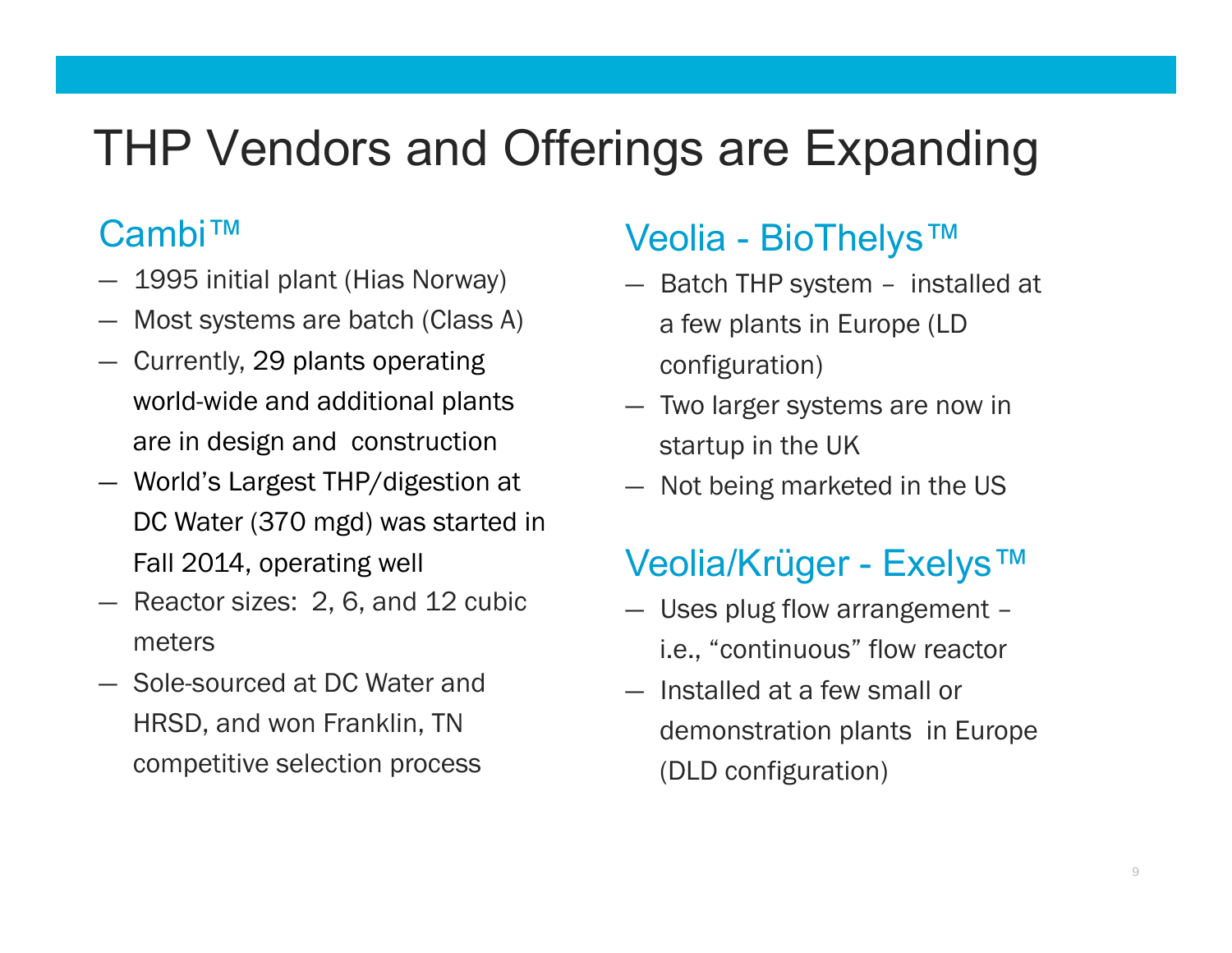#### Thermal Hydrolysis Digested Dewatered Products from the UK

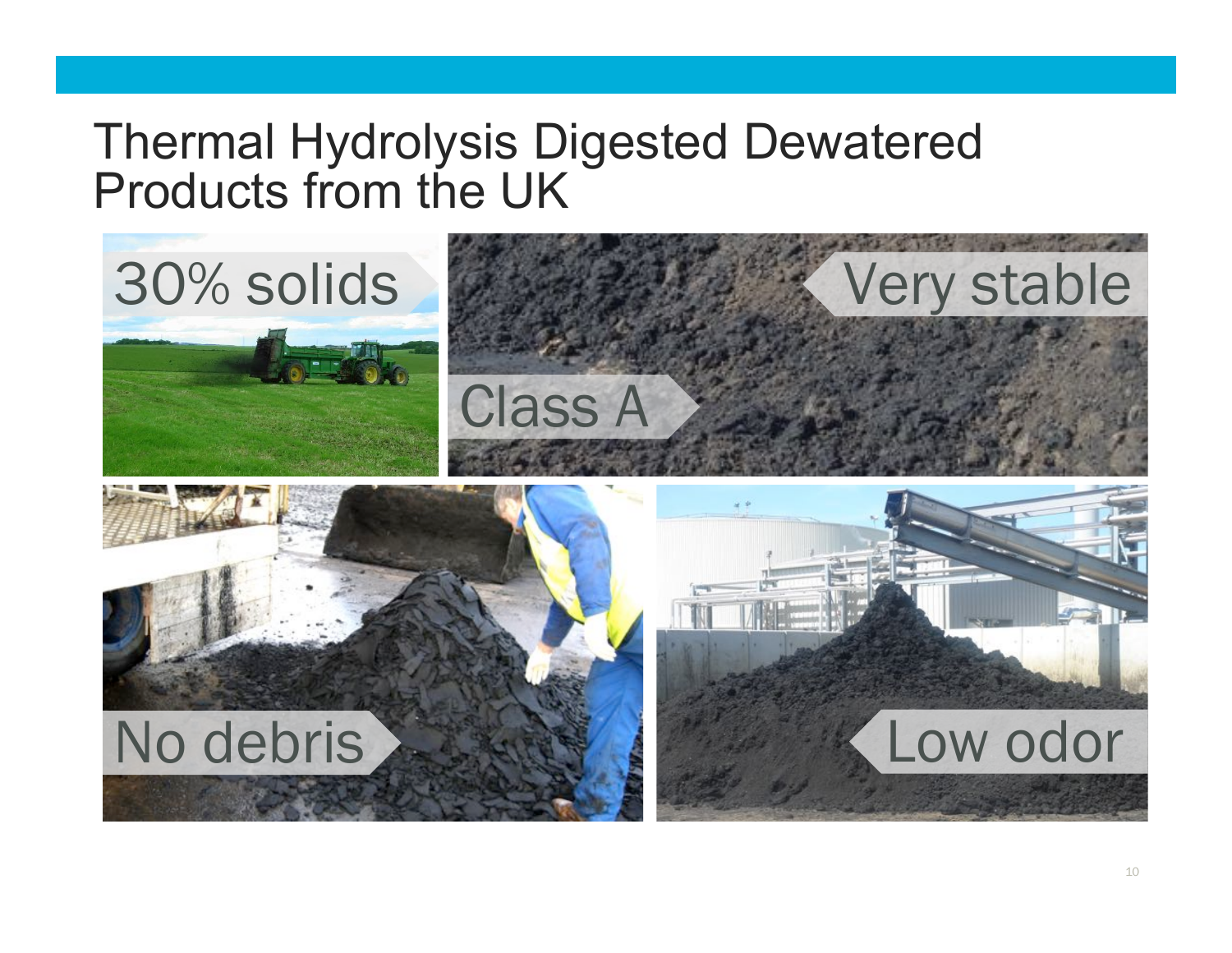## TH/Digestion Cake Odor from Field Sites

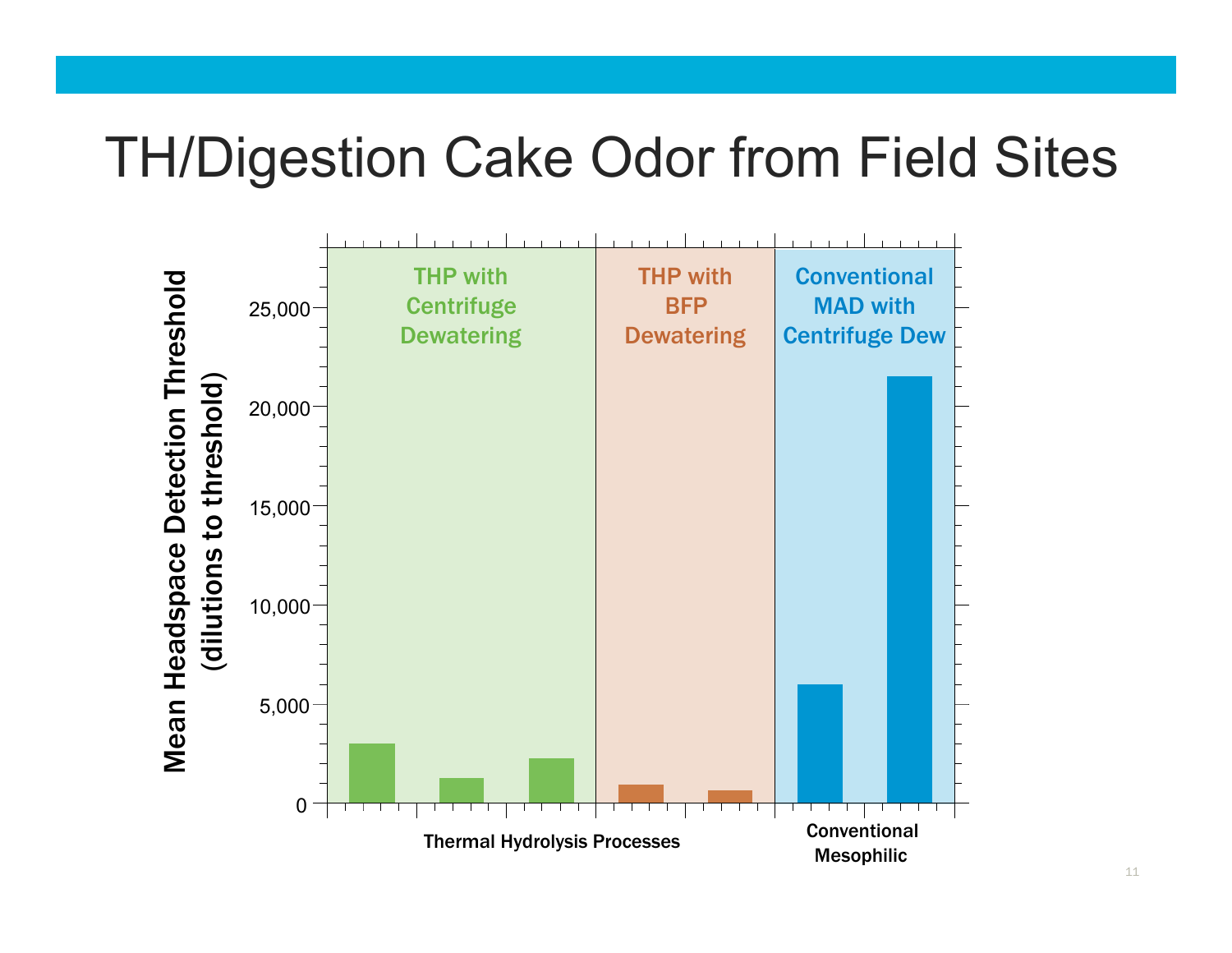#### Case Study: DC Water

- Class B lime stabilized biosolids, spread and stored across Virginia
- Public opposition to biosolids land application
- Potential for regulatory changes to biosolids land application
- High energy and disposal/reuse costs
- Earlier digestion project cancelled due to high capital costs

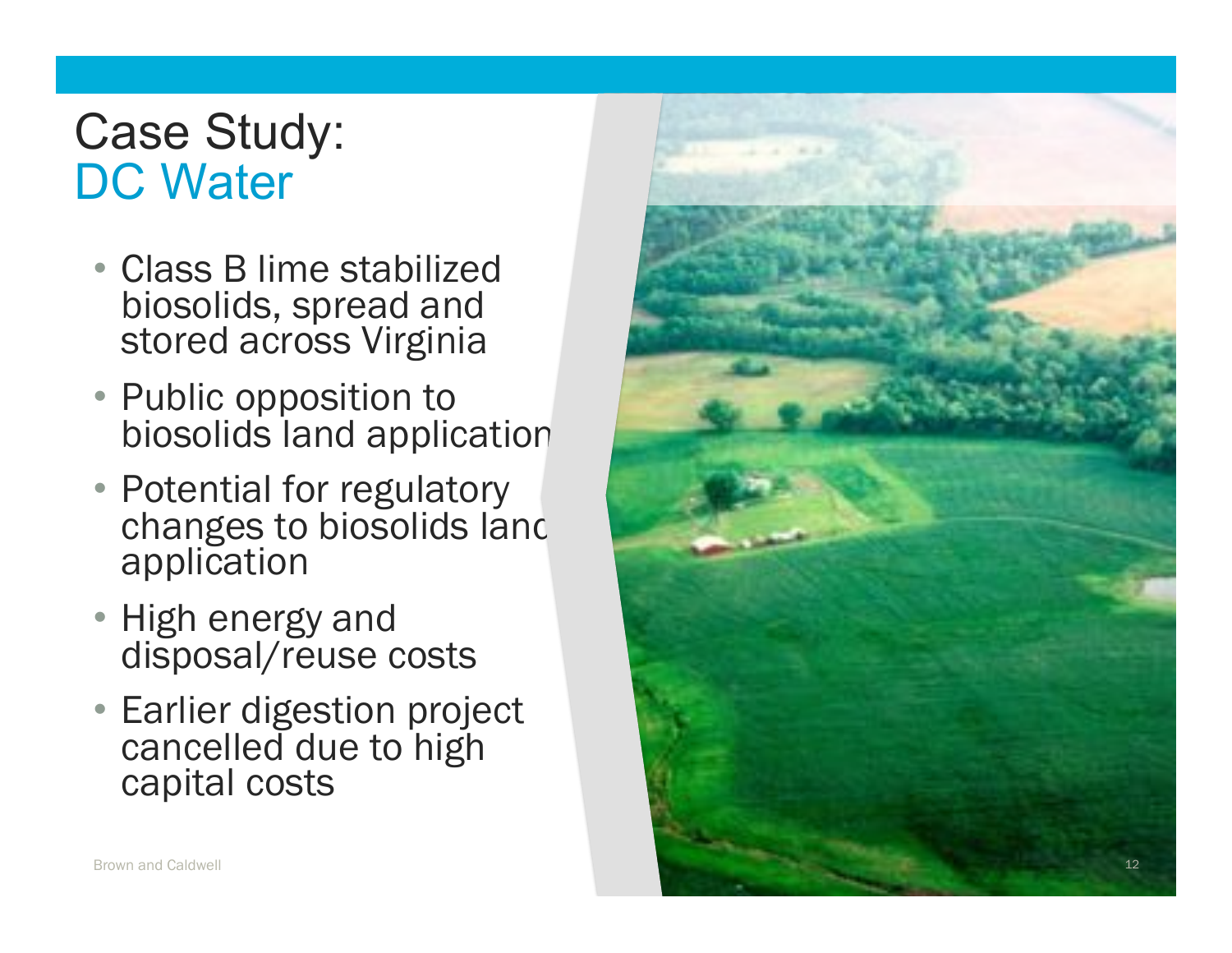#### Re-Evaluation of Biosolids Alternatives in 2007 used Updated Research/Information

- DC Water recognized the need for biosolids product improvement and diversification over time
- 12 Alternatives developed/evaluated
	- Various anaerobic digestion processes
	- Digestion pretreatment including TH
	- Thermal drying options
	- Many options used existing lime stabilization capacity to handle peak/abnormal events
- Employed expert panel as part of the evaluations



*Evaluation included site visits at TH/digestion plants in the UK*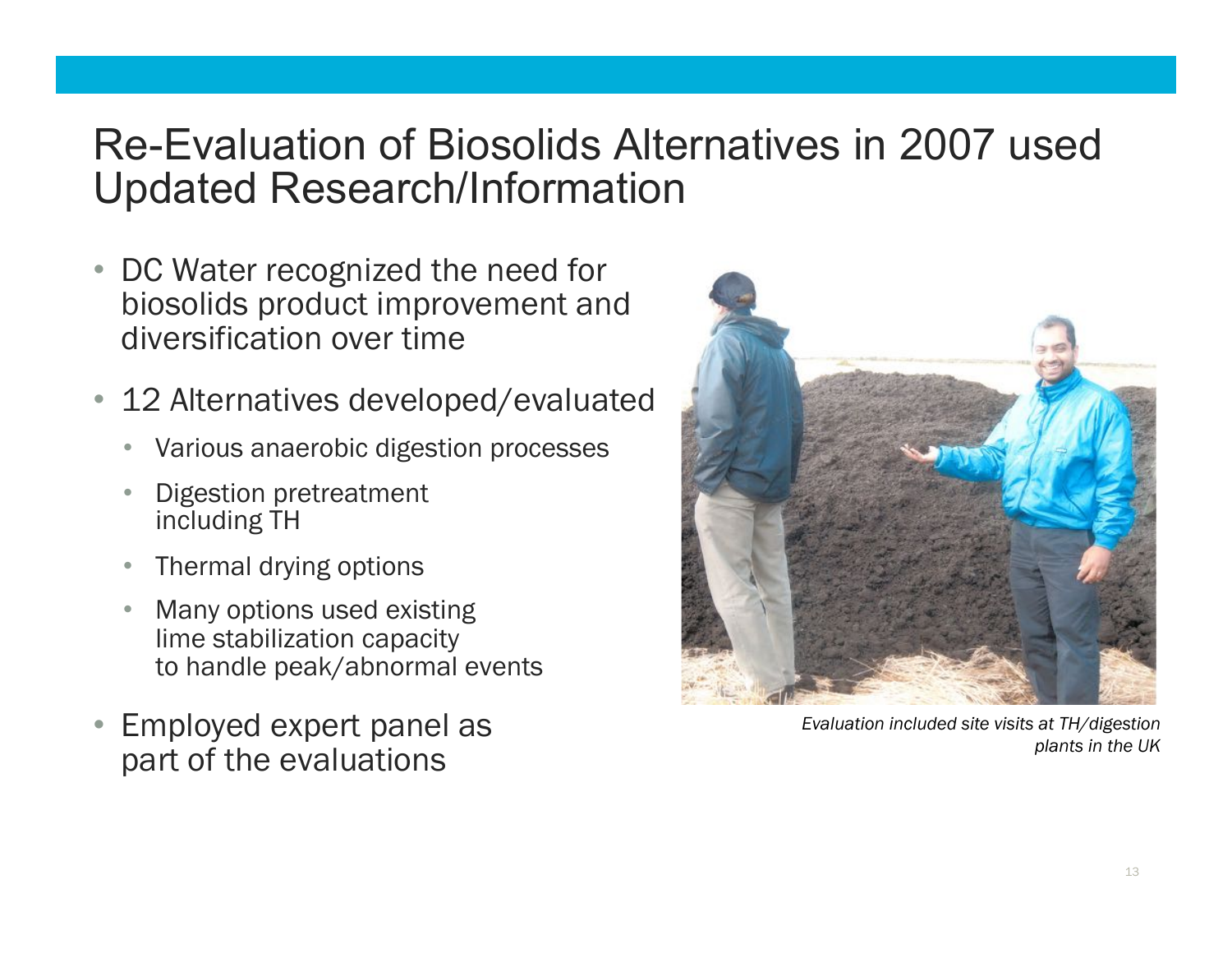## Biosolids Program Drivers DC Water

- Reestablish a digestion/energy program at Blue Plains that has long term sustainability
- Greatly reduce biosolids volumes
- Produce a low odor, well dewatered biosolids product with potential for "beyond-ag" uses
- Produce renewable power to offset plant energy needs
- Achieve Class A biosolids

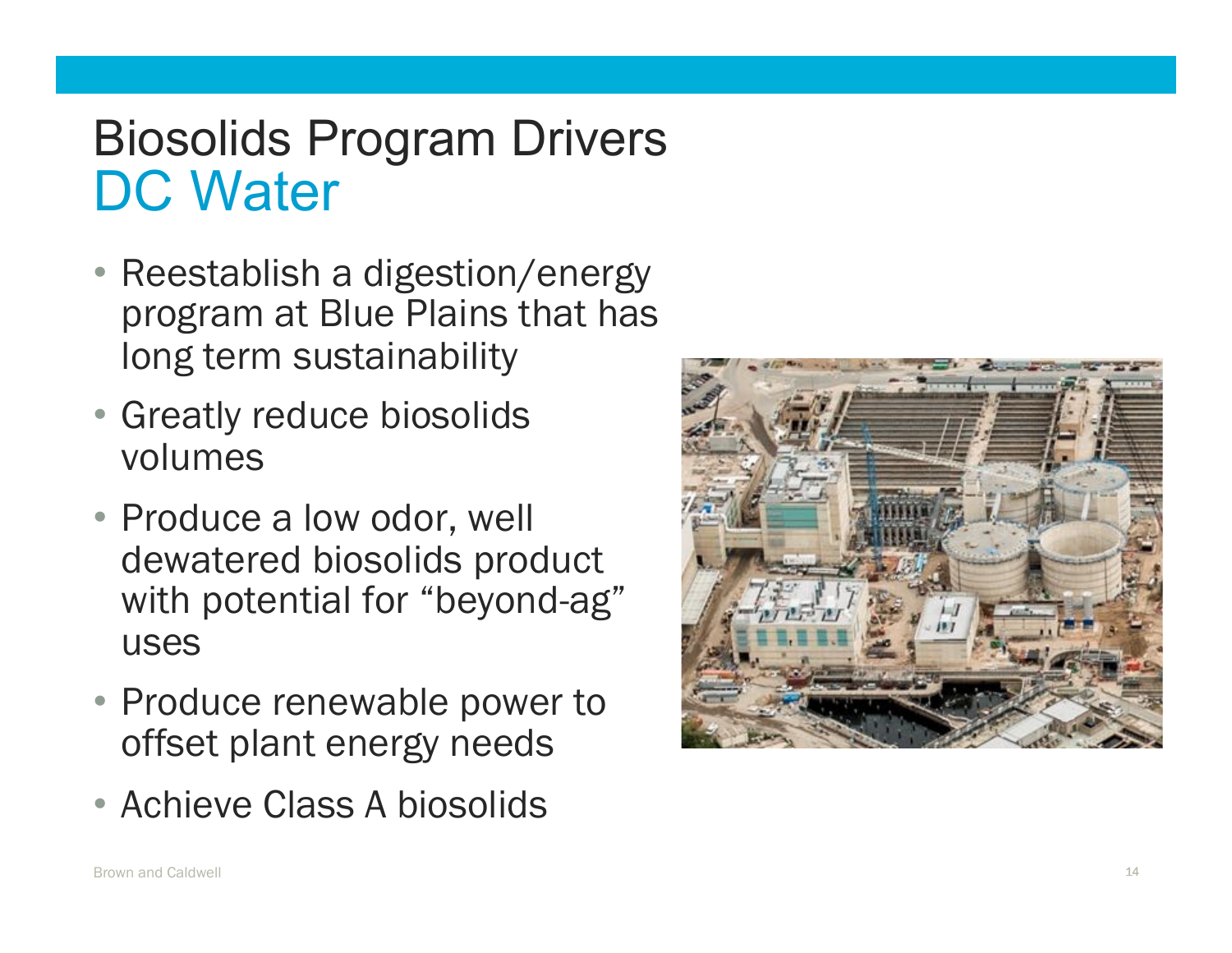### Preserving Cake Quality - Belt Filter Presses Selected over Centrifuges

- Detailed business case evaluation of BFPs vs. centrifuges
- Both technologies achieve ~30% solids
- BFPs use less energy
- Net present value of options was similar space requirements also similar
- No regrowth with either, but odor regrowth potential with centrifuge
- BFP pilot testing in U.K. on Cambi/digested feed – to determine parameters for design

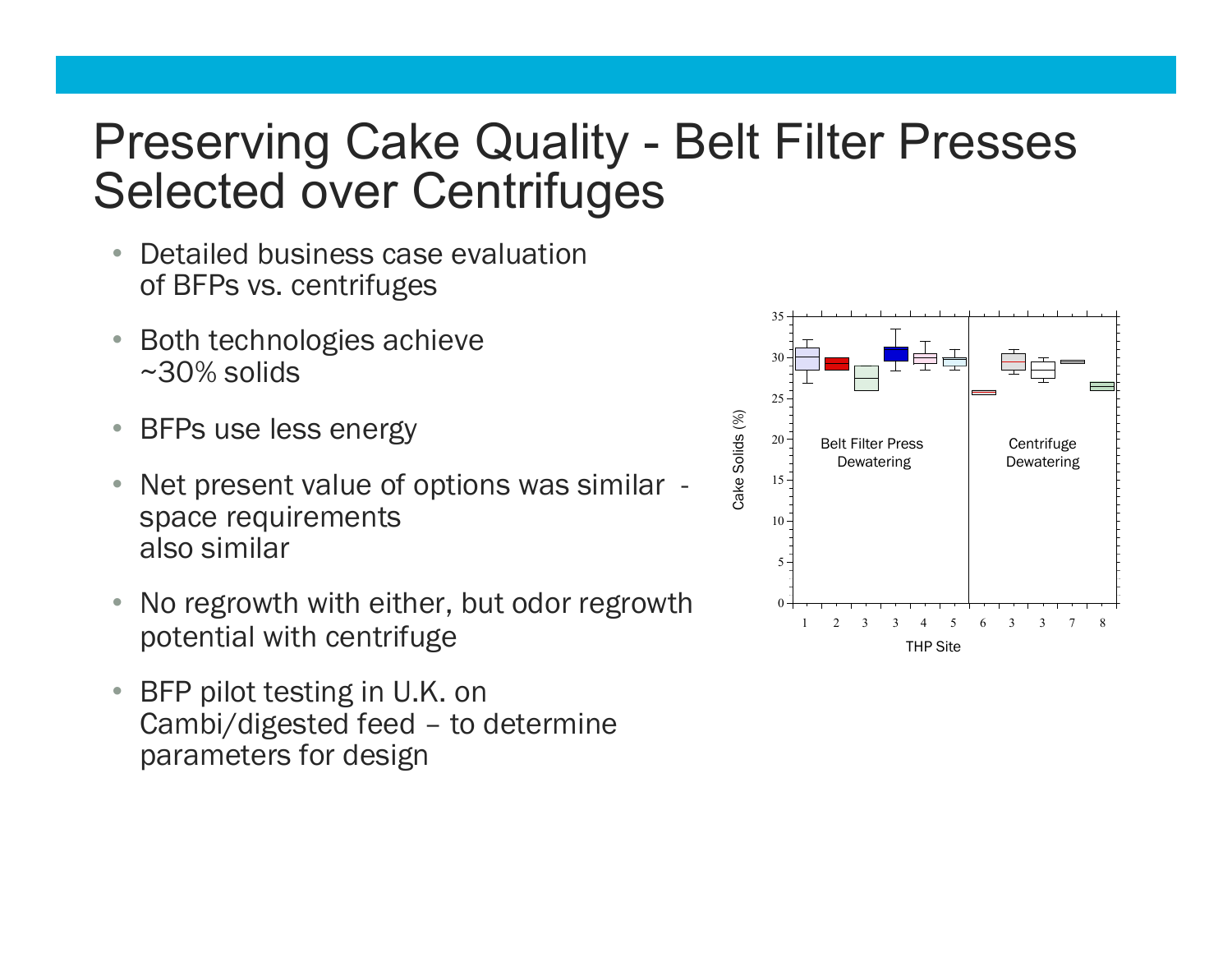### Preserving Cake Quality - Minimizing Cake **Conveyance**



- A mantra at DC Water!
- Cake drops directly into cake bins
- Pre-dewatered cake pumped minimum distance to THP trains Final Dewatering (BFP) cakesingle belt conveyor to loadout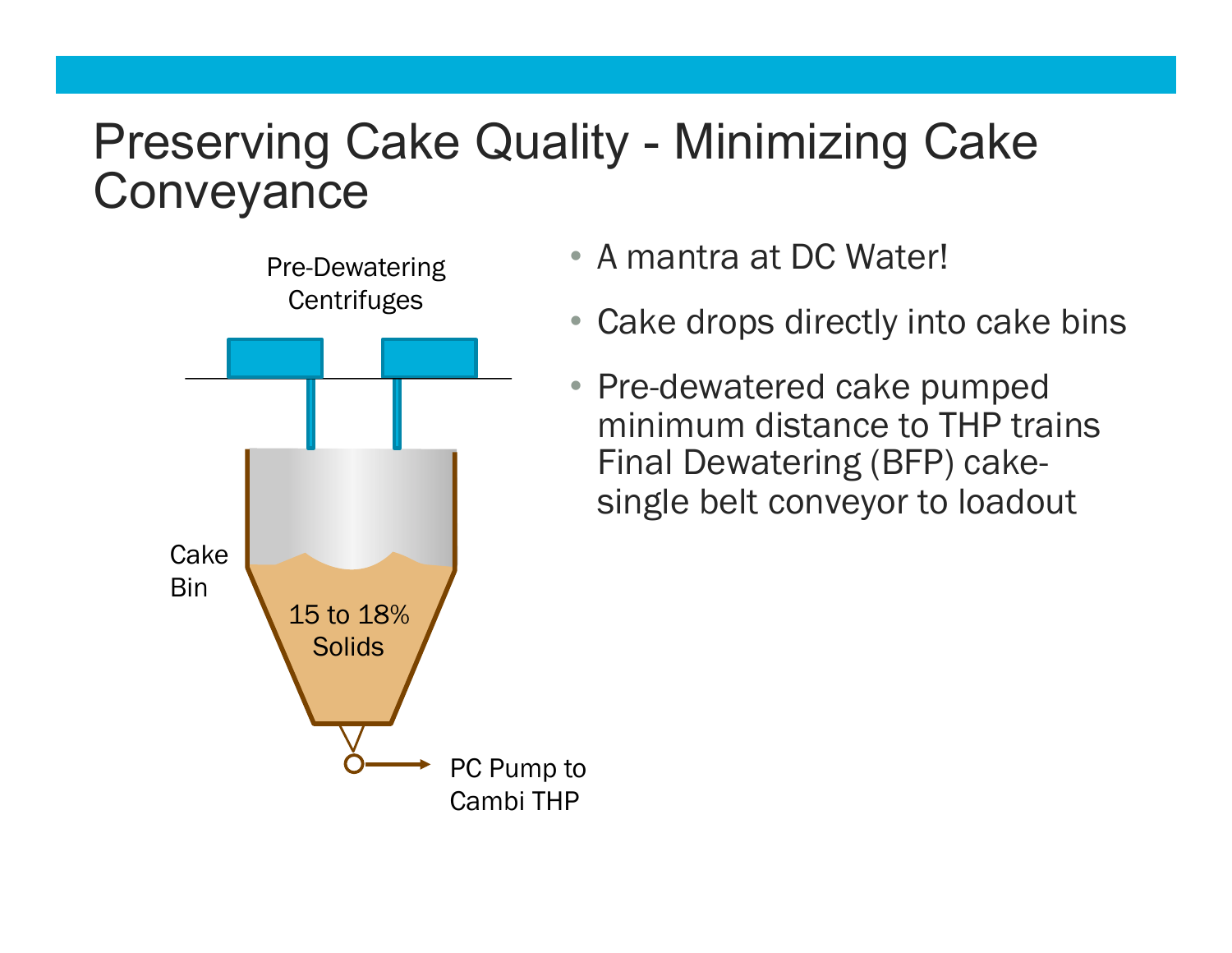#### Win-Win Project: DC Water

- Thermal hydrolysis (Cambi) facilities on-line
- Produce 13 MW electricity through combined heat and power
- Anticipate further program savings through generation of a marketable soil blend
- Estimated 50,000 metric ton reduction in CO2e emissions

Savings on end use: No net impact on **Brown arterpayers** 

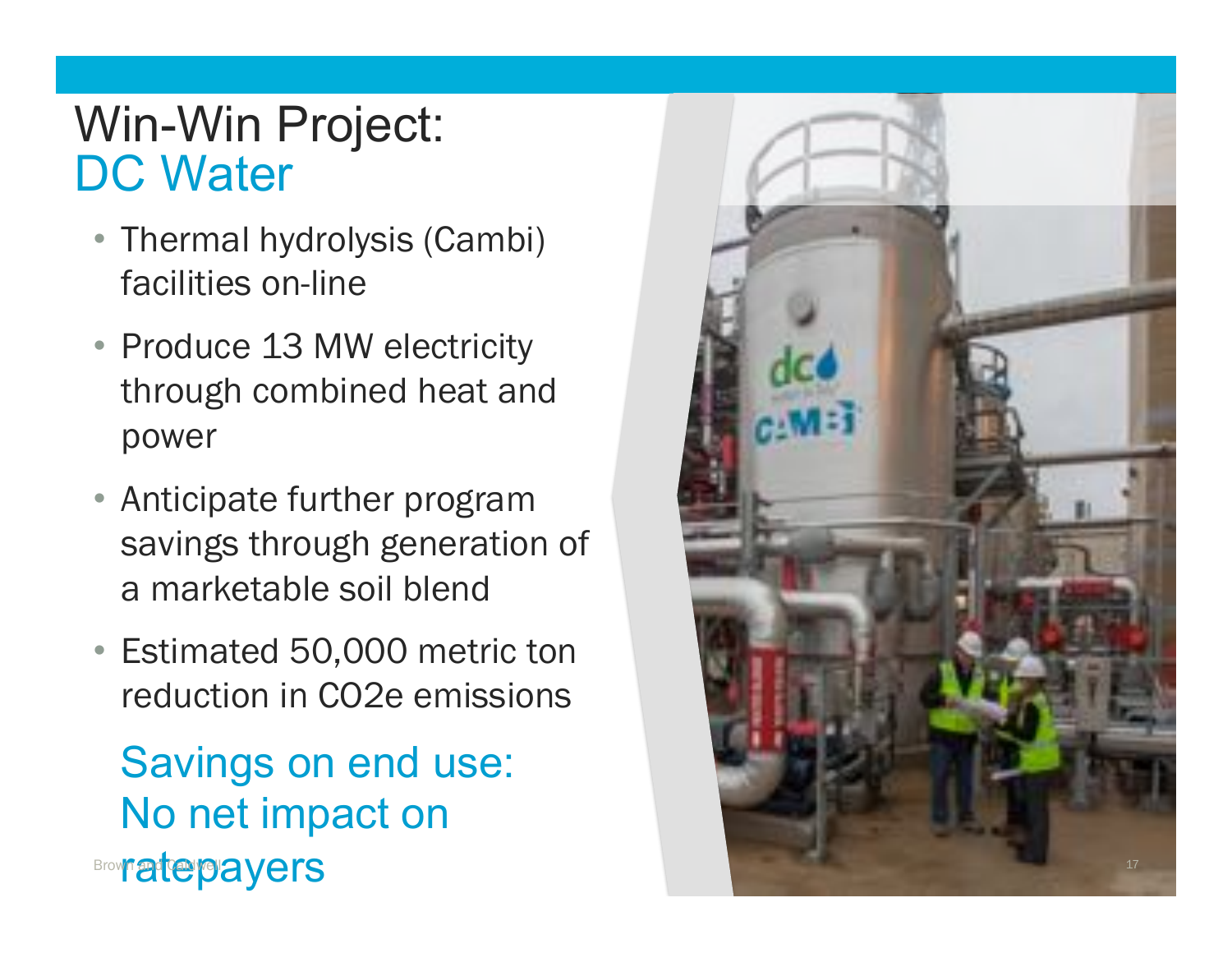#### Case Study: San Francisco

- Class B biosolids through anaerobic digestion, used in land application and landfill cover
- Regulatory and public pressure on both available outlets
- Rising end use management costs
- Vulnerable, aging solids handling infrastructure

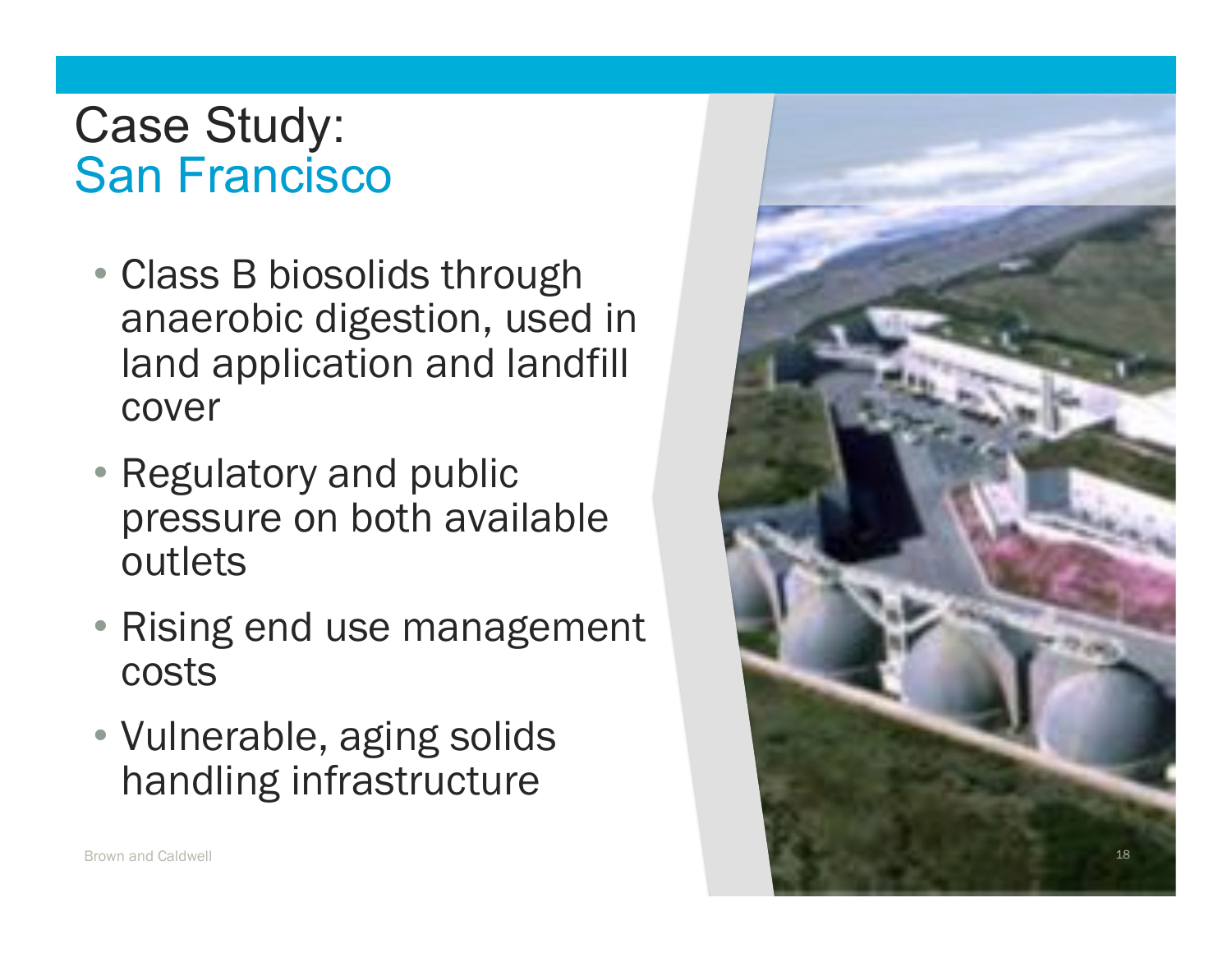#### Case Study: San Francisco

- Upgrades at two treatment plants to Class A processes
- Diversification of end uses through planned product marketing within the Bay Area
- Near-term exploration of regional collaborations for Class A and biosolids-to-energy interim options

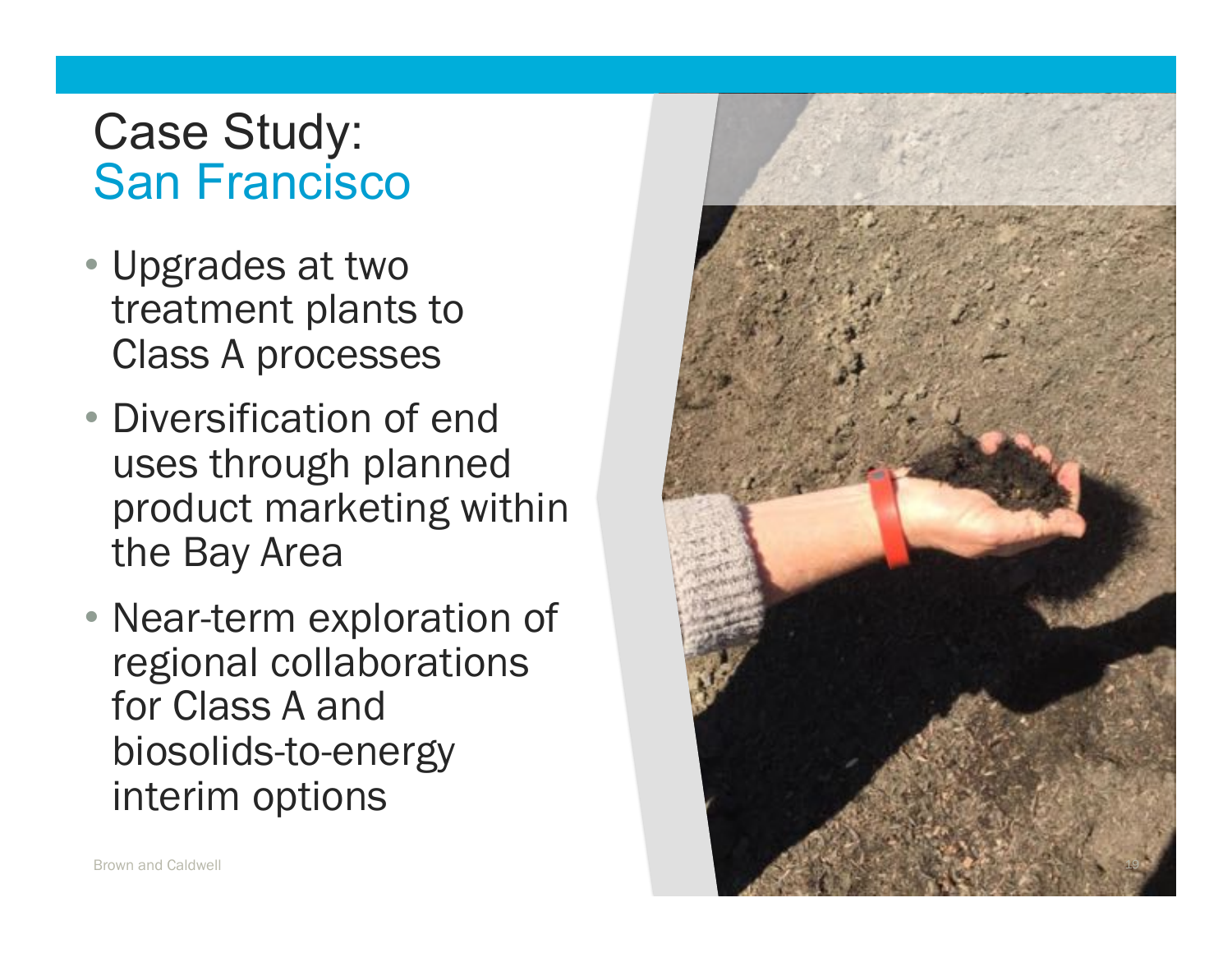#### Summary: Higher Value Products Can Reduce Program Costs

- Cambi or other Class A processes can be the basis for a higher value product (e.g. DC Water soil blend)
- Marketable products can introduce diversity to your biosolids portfolio, decreasing end use risk



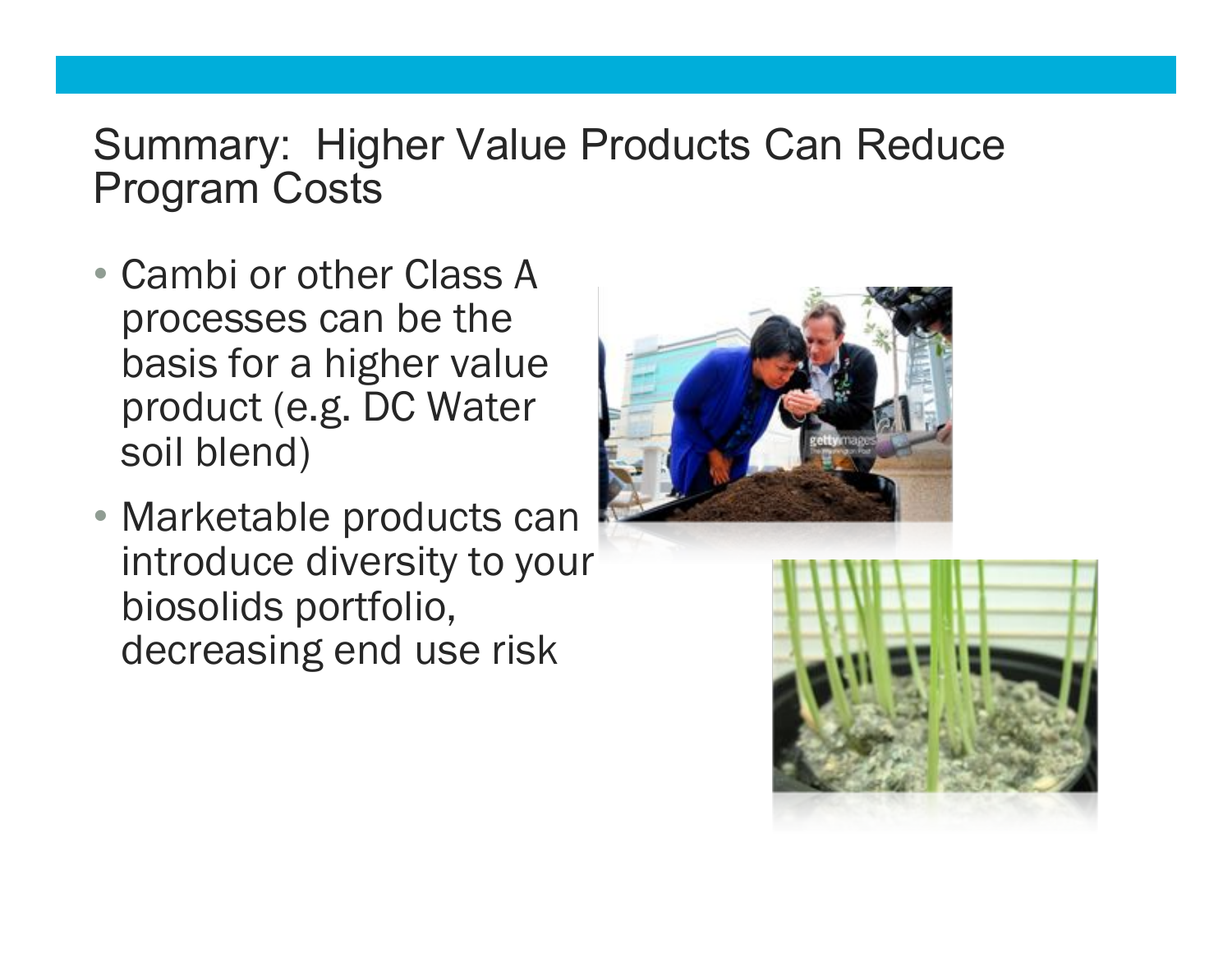#### Summary: How Does Upgrading Biosolids Treatment Help?

#### Improve process reliability

- Produce a higher quality, potentially less odorous product
- Perception of decreased public health risk
- Potential to decrease overall program management costs (e.g. improved dewatering, decreased product quantity, reliable access to end use sites)

Class A products allow access to a broader range of markets

**Creating** opportunities for diversificatio n can help control longterm risks and costs

**Introduction** of new/ different product in the biosolids marketplace can create a "niche" and create a unique market advantage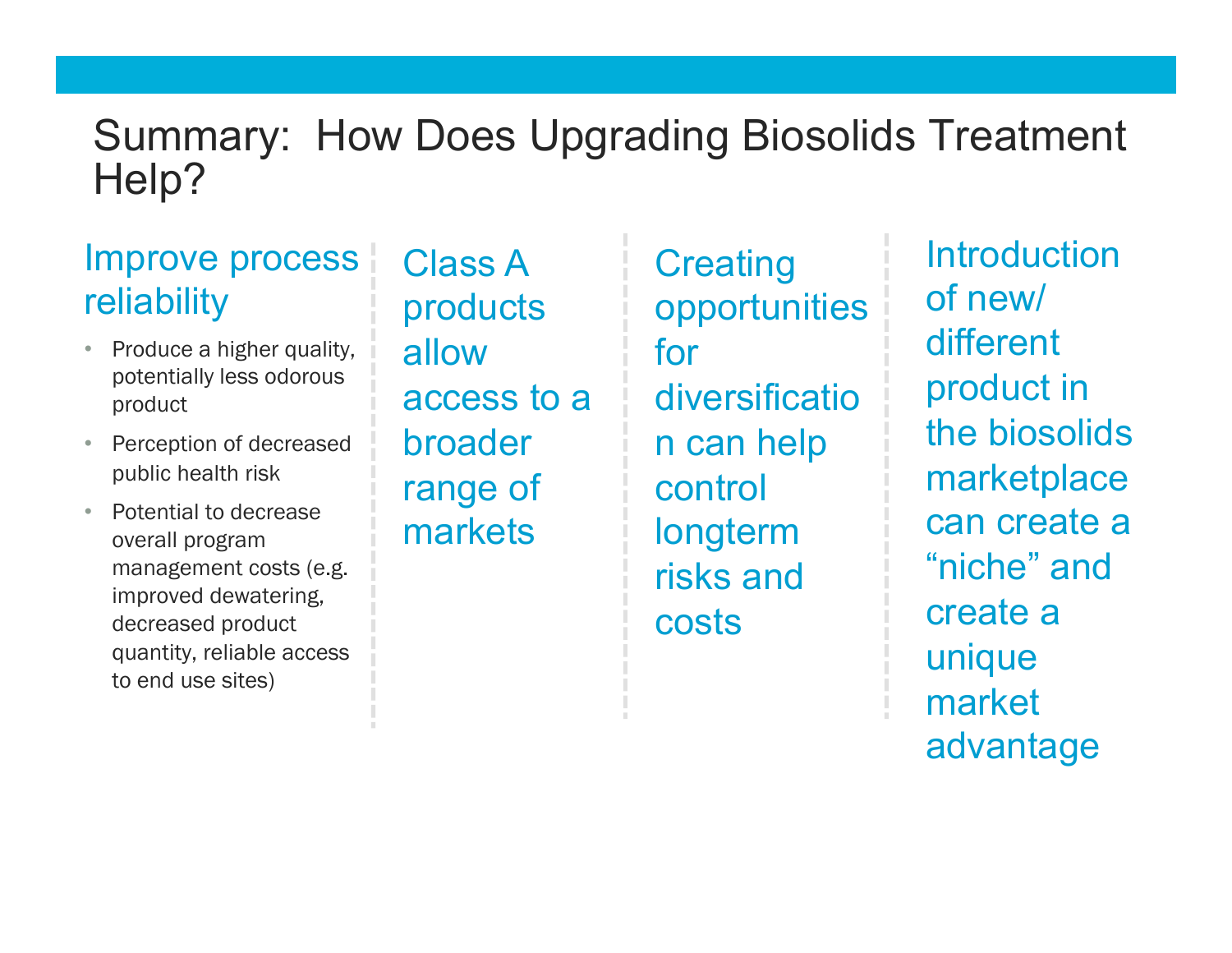# Questions?

Natalie Sierra, P.E. nsierra@brwncald.com